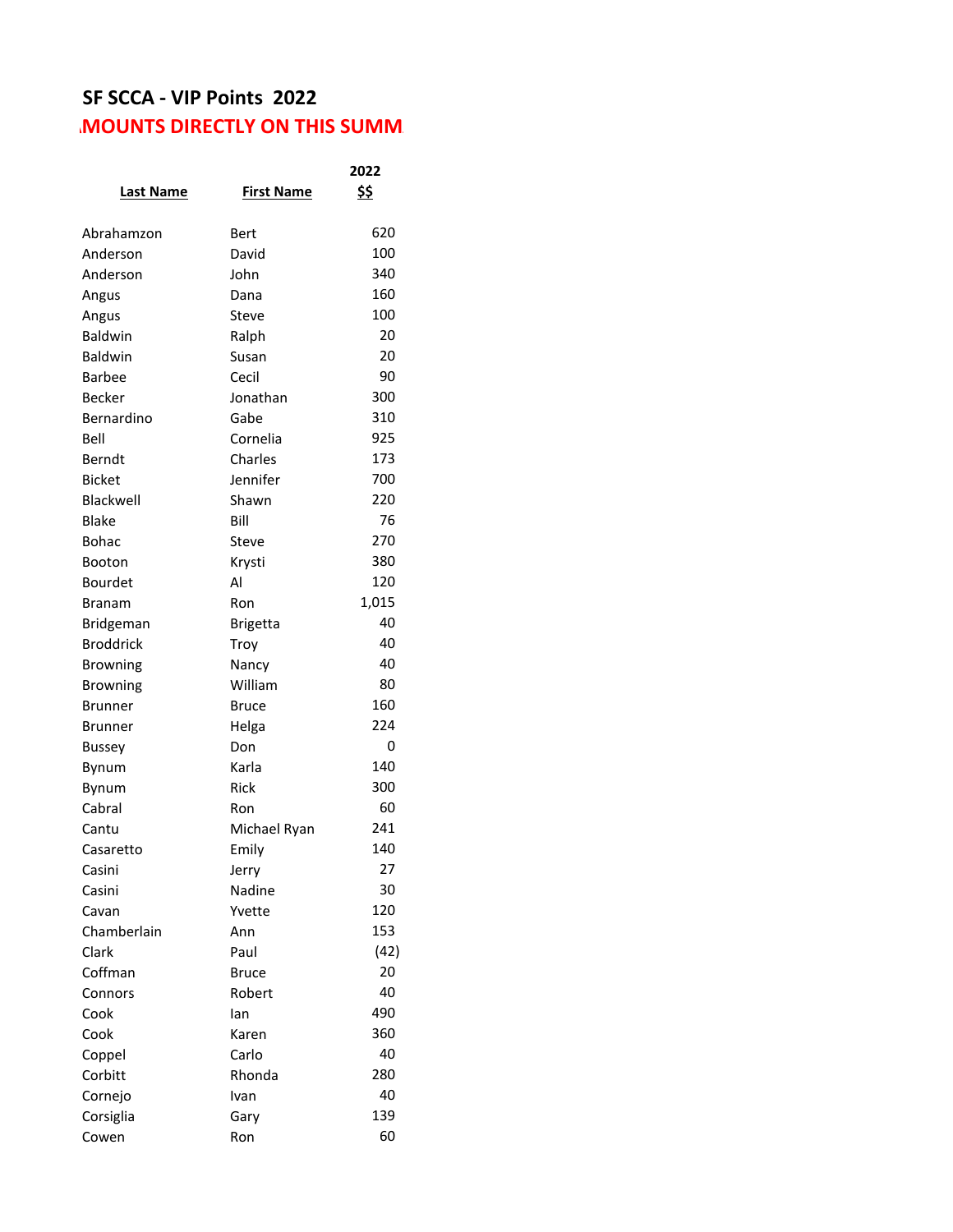| Crawford          | Bob          | 540   |
|-------------------|--------------|-------|
| Crawford          | Marcy        | 240   |
| Cronk             | Jon          | 760   |
| Crosswhite        | Robin        | 0     |
| Cullen            | Kevin        | 854   |
| Cummings          | Michael      | 1,650 |
| Curry             | Heather      | 120   |
| Dancisin-Booton   | Pat          | 108   |
| Daniels           | Jack         | 280   |
| Davis             | Allen        | 750   |
| DeBorde           | Carol        | 719   |
| DeBorde           | Dave         | 696   |
| Dementsova        | Lana         | 15    |
| Dent              | Ron          | 962   |
| dePolo            | Jeanne       | 460   |
| Derr              | David        | 470   |
| Detmers           | Michael      | 20    |
| deWitt            | Clint        | 220   |
| Diamond           | Eric         | 20    |
| Diamond           | Lisa         | 40    |
| Dods              | Rhea         | 642   |
| Duddy             | Brian        | 140   |
| Duffey            | Donna        | 83    |
| Duncan            | Devorah      | 140   |
| Duncan            | Robert       | 60    |
| Duoquette         | Darlyne      | 60    |
| Dwyer             | Bill         | (420) |
| Dwyer             | Patty        | (450) |
| Dykhouse          | Connie       | 420   |
| Dykhouse          | Rod          | 673   |
| <b>Ellis</b>      | Lee          | 439   |
| Erickson          | Don          | 857   |
| Esparza           | Omar         | 30    |
| Eubel             | Nancy        | 947   |
| Fahmy             | Omar         | 80    |
| Fox               | Gerald       | 80    |
| French            | Ben          | 60    |
| French            | Cloeva       | 40    |
| French            |              | 120   |
|                   | Lucas<br>Jim | 1,360 |
| Fulton<br>Gaffney | Joe          | 800   |
| Gaines            | Ed           | 160   |
| Gilbert           |              | 0     |
| Glazebrook        | Paul         | 400   |
| Glendon           | Sheri        | 470   |
|                   | Philip       | 59    |
| Gordy             | <b>RJ</b>    |       |
| Grantz            | Sherry       | 0     |
| Green             | Jan          | 180   |
| Greene            | Keven        | 170   |
| Greenhill         | Lyn          | 40    |
| Groom             | Darryl       | 20    |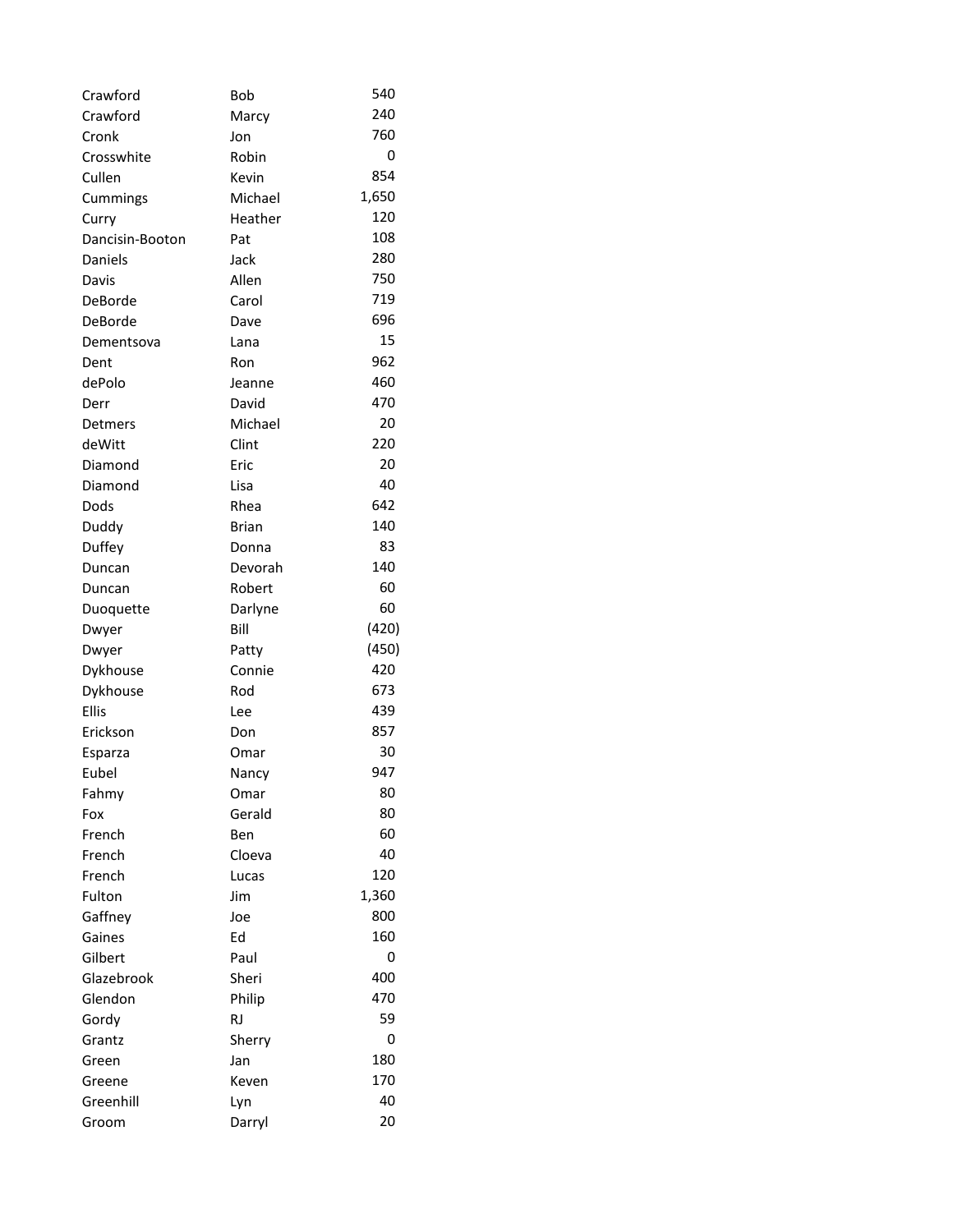| Groth              | Bob          | 316   |
|--------------------|--------------|-------|
| Groth              | Sheryl       | 700   |
| Guess              | Mike         | 540   |
| Guidero            | Stan         | 113   |
| Gullings           | Ray          | 371   |
| Halliday           | April        | 40    |
| Hansen             | George       | 330   |
| Hansen             | Mark P       | 340   |
| Hayward            | Jim          | 240   |
| Harries            | Bill         | 570   |
| Hatchet            | <b>Brent</b> | 38    |
| Hathaway           | Elaine       | 0     |
| Hayworth           | Kathryn      | 30    |
| Hayworth           | Mike         | 500   |
| <b>Heisig</b>      | Bob          | 700   |
| Helberg            | Paul         | 1,027 |
| Helberg            | Stephanie    | 585   |
| <b>Helfrich Sr</b> | Donovan      | 225   |
| Herbst             | James        | 490   |
| Heyl               | George       | 270   |
| Heyl               | Roger        | 180   |
| Hilton             | Joyce        | 388   |
| Hoag               | Dale         | 0     |
| Hostrop            | Liam         | 160   |
| Huntting           | Lynne        | 1,633 |
| Hutchings          | Dave         | 1,040 |
| Hylton             | Aaron        | 100   |
| Irwin              | Dave         | 997   |
| Jackson            | Thomas       | 100   |
| James              | Patricia     | 77    |
| Jeffrey            | Justin       | 120   |
| Jensen             | Mike         | 80    |
| Jones              | Chelsea      | 100   |
| Jones              | Randy        | 40    |
| Joseph             | Keith        | 40    |
| Joseph             | Michael      | 360   |
| Juner              | Susan        | 377   |
| Juvet              | Peter        | 80    |
| Kargiannakis       | Melissa      | 40    |
| Kashar             | Barry        | 572   |
| Kellogg            | Phyllis      | 100   |
| Kelly              | Claire       | 1,515 |
| Kelly              | Ed           | 40    |
| Khanistsky         | Gabriella    | 80    |
| King               | Mike         | 1,475 |
| Kirby              | Joe          | 580   |
| Kirkwood           | Bill         | 1,081 |
| Klope              | Robert       | 902   |
| Kouri              | Mike         | 120   |
| Kyllonen           | Dave         | 860   |
| Kyllonen           | Nikki        | 340   |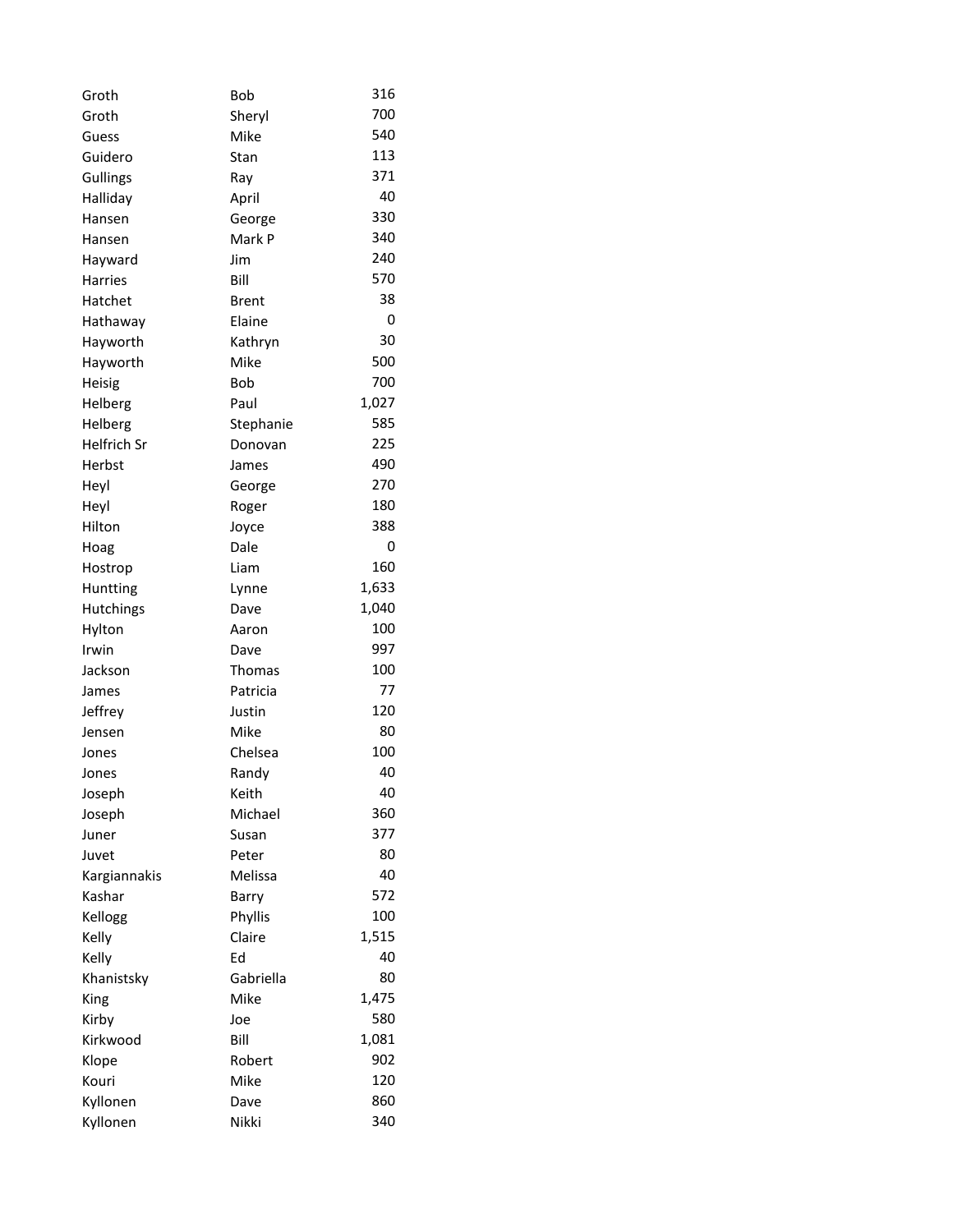| Lacey           | Sierra      | 151   |
|-----------------|-------------|-------|
| Lamm            | Karen       | 320   |
| Landers         | Don         | 255   |
| Lanners         | Josh        | 276   |
| Laster          | Courtney    | 50    |
| Lee             | Michael     | 620   |
| Lepper          | Robyn       | 80    |
| Lepper          | Russell     | 80    |
| Lewis           | Tom         | 460   |
| Lin             | Mark        | 110   |
| Link            | Jessica     | 40    |
| Linka-Pettenati | Darlyn      | 820   |
| Linkous         | Christopher | 280   |
| Linkous         | Patrick     | 100   |
| Linkous         | Ray         | 33    |
| Linkous         | Rebecca     | 40    |
| Lopez           | Jose        | 100   |
| Lowery          | Will        | 30    |
| Luy             | Ranon       | 40    |
| MacPhail        | Alec        | 1,200 |
| Marinos         | George      | 480   |
| Martin          | Greg        | 455   |
| Martinez        | Jesus       | 80    |
| McClellan       | Barbara     | 604   |
| McCullough      | Steve       | 465   |
| McFadden        | Kevin       | 50    |
| Meeker          | Gary        | 344   |
| Melese          | Francois    | 156   |
| <b>Mendes</b>   | Nan         | 100   |
| Mertens         | Alan        | 220   |
| Meyer           | Aaron       | 110   |
| Minser          | Mark        | 80    |
| Munoz           | Phil        | 310   |
| Munoz           | Suzie       | 300   |
| Mylapilli       | Harsha      | 140   |
| Mynatt          | Dion        | 20    |
| <b>Neff</b>     | Mike        | 313   |
| Novak           | Bernie      | 1,270 |
| Novak           | Joe         | 1,324 |
| Oh              | Alex        | 30    |
| Olinger         | Jeff        | 1,000 |
| Olson           | Ben         | 220   |
| Ortiz           | Nevaeh      | 30    |
| Peters          | Gene        | 565   |
| Peterson        | Fred        | 100   |
| Peterson        | Ginny       | 100   |
| Pettenati       | Tim         | 237   |
| Pitts           | Gary        | 380   |
| Platsis         | Jerry       | 32    |
| Proctor         | John        | 120   |
| Raabe           | Michael     | 160   |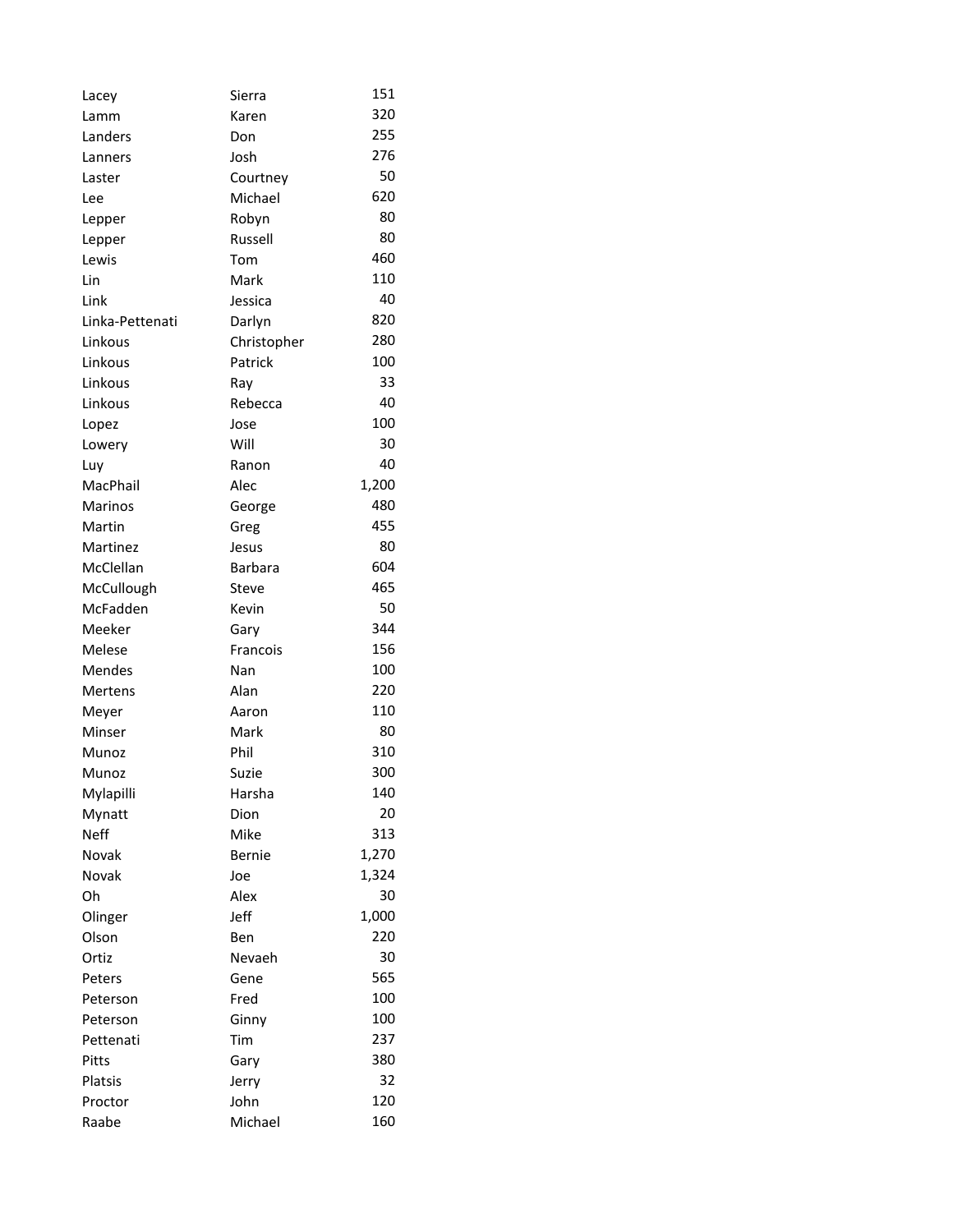| Ramsey         | lan         | 362   |
|----------------|-------------|-------|
| Rao            | Karthik     | 180   |
| Rasmussen      | Kurt        | 40    |
| Razza          | Hanan       | 80    |
| Reid           | Seth        | 198   |
| Reisinger      | Kathie      | 692   |
| Renfrow        | Tamra       | 60    |
| Robson         | Mary Lou    | 120   |
| Rogaski        | Jim         | 607   |
| Rogaski        | Linda       | 723   |
| Rudd           | Austin      | 210   |
| Ryan           | <b>Bob</b>  | 240   |
| Ryan           | Lori        | 240   |
| Sammut         | Alan        | 40    |
| Scher          | Jonathan    | 280   |
| Schlaman       | Greg        | 910   |
| Schmid         | Erik        | 660   |
| Schmid         | Oliver      | 120   |
| Schmitt        | Robert      | 1,723 |
| Schrader       | John        | 527   |
| Schrader       | Mark        | 140   |
| Schrady        | Dave        | 196   |
| Selby          | Ken         | 1,620 |
| Shade          | Dave        | 120   |
| <b>Shanks</b>  | Dave/Steve  | 60    |
| Smith          | Jane        | 360   |
| Smith          | Wally       | 260   |
| Solanas        | Claude      | 60    |
| Solanas        | Evelyn      | 60    |
| Song           | Hang        | 100   |
| Steele         | Anne        | 180   |
| Stegall        | Vivian      | 80    |
| Stich          | Laura       | 140   |
| Stoker         | Dean        | 560   |
| Stoker         | Samantha    | 750   |
| Stolz          | Charlie     | 331   |
| <b>Streets</b> | Barry       | 355   |
| <b>Streets</b> | Heather     | 109   |
| <b>Streets</b> | Sheryl      | 20    |
| Streig         | Dave        | 80    |
| Stubendorff    | Richard     | 880   |
| Sullivan       | <b>Nick</b> | 180   |
| Sullivan       | Stacy       | 20    |
| Sutton         | Keith       | 100   |
| Tabacco        | Anthony     | 60    |
| Tabacco        | Carolyn     | 60    |
| Tamo           | Dave        | 500   |
| Tatum          | Blake       | 20    |
| Taura          | Harrison    | 20    |
| Taylor         | Heather     | 20    |
| Taylor         | John        | 0     |
|                |             |       |